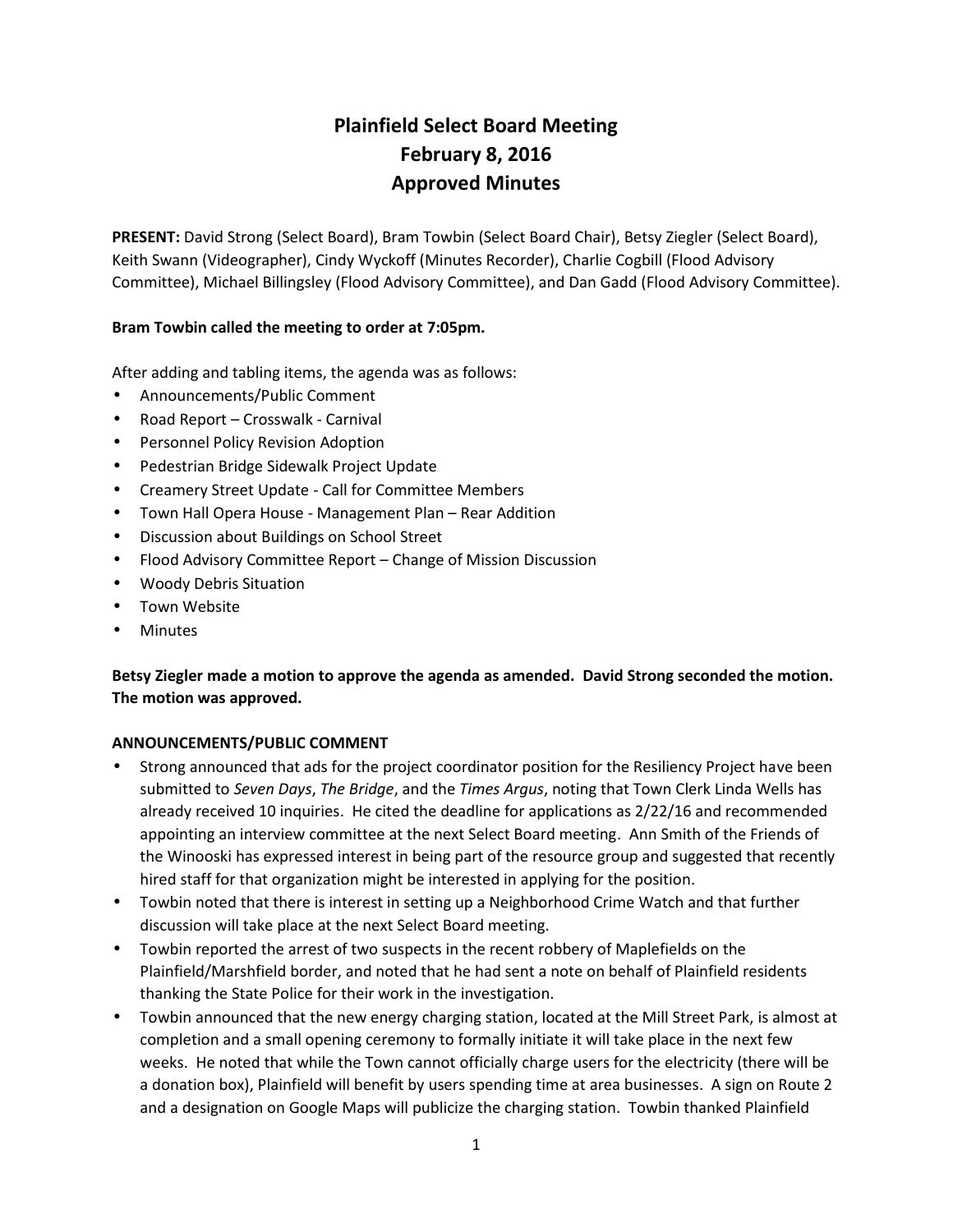Energy Coordinator Bob Atchinson, who will be present at the next Select Board meeting, for his work on bringing the facility to fruition.

## **ROAD REPORT – CROSSWALK - CARNIVAL**

- Towbin reported that because of the current snowfall, Road Foreman Mike Nolan would not be attending the Select Board meeting, but that department operations are going well.
- Towbin thanked Lamoille Valley Ford for its excellent work in getting a Town truck quickly back into service.
- Ziegler reported that S&D Safety Markings will be addressing the peeling issue of the recently painted crosswalks. Towbin noted that the lines where the electric charging station is located also need to be repainted. Ziegler stated that the bars at the new stops signs that will be installed this spring will need to be painted.
- Towbin reported that he had contacted Amyland Amusements, a company that provides carnival rides and concessions, regarding the possibility of integrating its operations into the established traditions at Plainfield's Old Home Days event in September. Strong noted that the Town would receive 15% of the company's proceeds from the event, which might be earmarked as matching funds for a project to replace the picnic pavilion at the Recreation Field. A recent grant application submitted to the Vermont Department of Buildings and General Services to fund that work had been denied due in part to the Town not having the matching funds in hand. It was agreed that reserving the Town's share of Amyland's proceeds at the event for use as matching funds for the new pavilion project would be a good idea.

## **PERSONNEL POLICY REVISION ADOPTION**

 While discussion on the topic was tabled until the next Select Board meeting due to the absence of Mary Lane, who had worked on the revised policy, Towbin reported that the general reception by employees at a recent meeting was favorable.

# **PEDESTRIAN BRIDGE AND SIDEWALK PROJECT UPDATE**

 Strong reported that the project engineers had recently submitted possible bridge designs and estimated costs to the project's advisory committee. In addition to the various styles of bridges, three alternatives for the decking material are: concrete; fiberglass with embedded grit; and steel or serrated grate. The cost range for the bridge itself, not including the abutment, is \$81,000 to \$125,000, and within the \$200,000 budget. Strong presented several examples of potential bridge designs, which the advisory committee will be reviewing to narrow down material and style options. The project is being funded with a \$392,000 VTRANS Bicycle and Pedestrian Program grant with a 10% Town match. If funds bequeathed by the last surviving Batchelder Mill family member are used towards the Town's match, Strong suggested naming the bridge after the family and/or displaying a historical plaque.

# **CREAMERY STREET UPDATE – CALL FOR COMMITTEE MEMBERS**

 Ziegler reported that an RFP had been sent out to engineering firms for a study to complete the Lower Village sidewalk network. The work would include new sidewalks on Creamery Street, Brook Road, and a portion of Mill Street to link to the existing sidewalks on Mill and Main Streets with the goal of remedying some of the safety concerns. The RFP applications are due 2/23/16, an award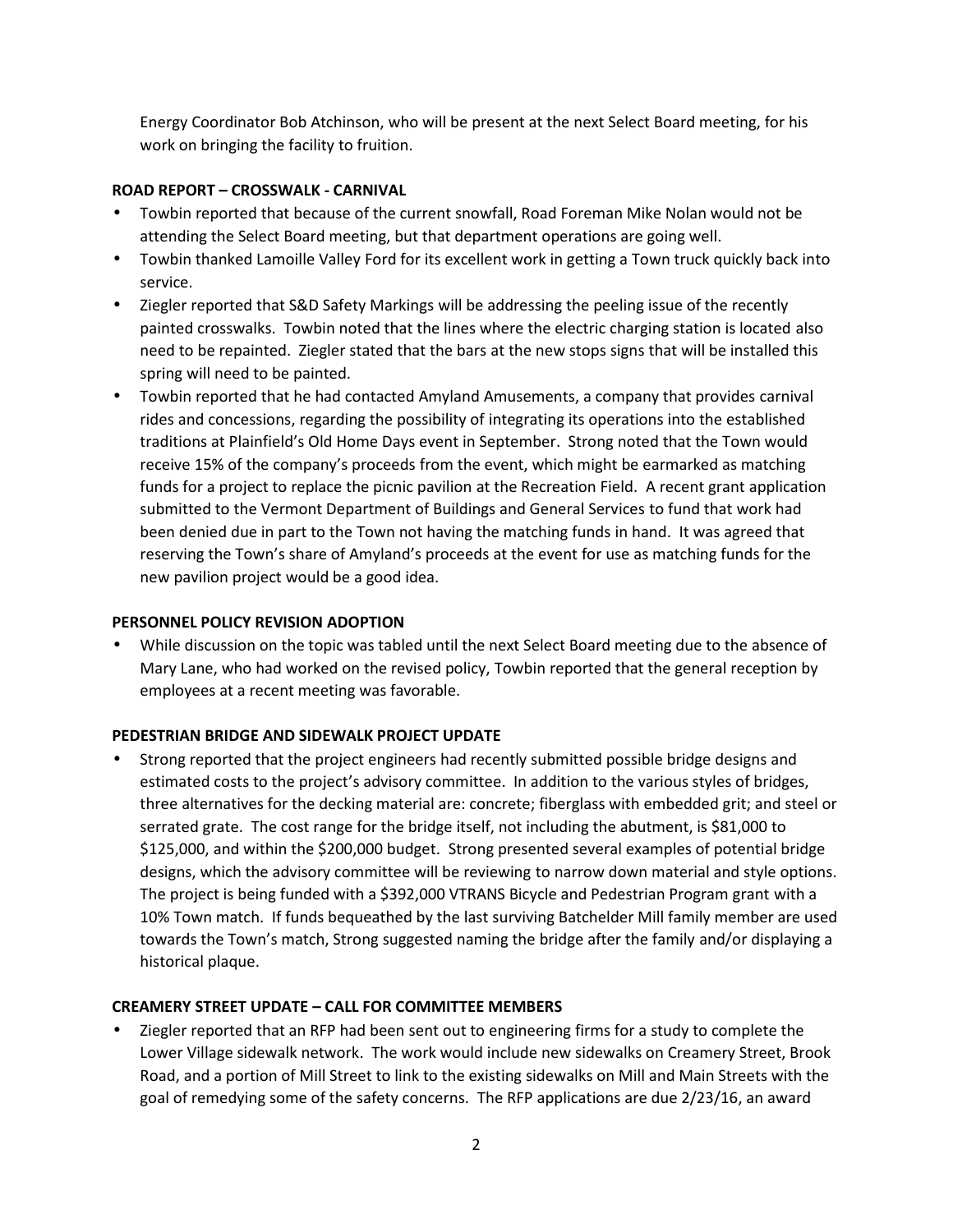decision will be made in mid-March, and the Town has about a year to undertake the study. The \$28,000 project grant requires a 10% match. Ziegler put out a call for community members to serve on the project committee to help oversee the effort. A brief discussion followed on the benefits of having residents in that neighborhood participate on the committee and several names were put forth as possibilities.

## **TOWN HALL OPERA HOUSE - MANAGEMENT PLAN – REAR ADDITION**

- Strong reviewed the recently updated management plan for the Town Hall Opera House. The plan includes the early history of the building; more recent issues that warranted its closure in 2011 due to structural and mold concerns; improvements made both inside the building and out that allowed for its reopening a year and a half ago; parking and pedestrian safety issues; operation and maintenance costs; performance space rental revenue and the need for enhancements to expand performance usage; event management; the Advisory Board and Friends of the Plainfield Town Hall Opera House; community support; and grant, private, and reserve fund financing of the FY17 and FY18 roof replacement, repair work, and exterior painting.
- Strong presented preliminary elevation and floor plan sketches of the proposed two-story rear addition to the Town Hall Opera House that will help to alleviate the current space limitations for performances. Strong noted that the estimated \$75,000 cost for the addition will not come from taxpayer money, but rather a major capital funds drive, including a cultural facilities grant from the Arts Council, to be conducted by the Friends of the Plainfield Town Hall Opera House. Towbin noted that the numerous renovations made to the building have come predominantly through non taxpayer funding and commended Strong for his work in leading the effort. Strong requested that the Select Board review the updated management plan in preparation for voting on its adoption at the 2/22/16 meeting.
- Strong requested conceptual approval from the Select Board to present for review thedraft sketches of the proposed rear addition to the Plainfield Town Hall Opera House to the Plainfield Zoning Administrator and the Vermont Division of Historic Preservation. **Ziegler made a motion to submit the draft plans for the rear addition to the Plainfield Zoning Administrator and the Vermont Division of Historic Preservation for review. Towbin seconded the motion. The motion was approved.** Ziegler made note of the chains needed to help support the spotlights inside the building, which Strong responded were there and ready to be installed.
- Strong reported that Kingdom Construction, Inc. from Newport, Vermont has been awarded the contract for the structural and exterior repair roof work on the Town Hall Opera House and that the language of the agreement has been formulated. Work will begin by 7/1/16 and be completed no later than 10/31/16**. Strong made a motion to approve the agreement with Kingdom Construction for the structural and exterior repair roof work on the Town Hall Opera House. Towbin seconded the motion. The motion was approved.**

## **DISCUSSION ABOUT BUILDINGS ON SCHOOL STREET**

 Strong reported on two properties, both gateway buildings to the Town, whose owners will be putting the properties on the market and have approached the Town about any possible interest in them. One, at the corner of Main Street and Route 2, is owned by Rich and Gaye Christiansen and currently occupied by Local Potion. The other, the old Plainfield Inn, is across the street on Route 2 and owned/occupied by Leon Cookson. Since the Town is interested in how they might be used and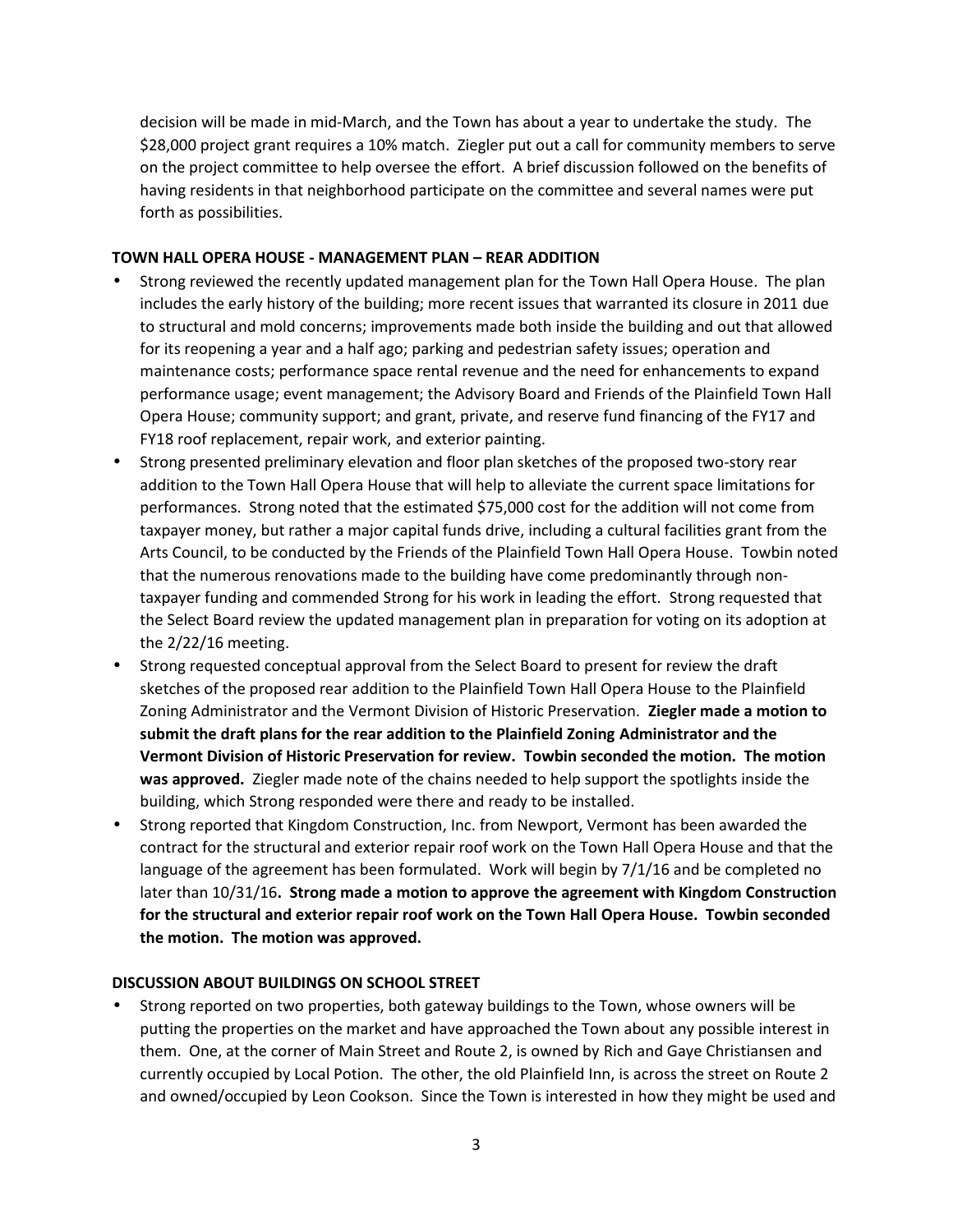not letting them fall into disrepair, Strong had contacted a representative from the Vermont Agency of Commerce and Community Development (ACCD), who will meet with those interested to discuss possibilities for both properties. Ziegler expressed concerns about several other buildings in and around the Village that are currently unoccupied and going into disrepair and discussion ensued on the complexities involved in addressing the problems. Towbin suggested that when they meet with the ACCD representative, these properties be added to the discussion. Strong recommended being especially proactive on the two aforementioned properties as the owners are currently available and can be dealt with directly.

#### **ADDENDUM TO COMMERCIAL LEASE AGREEMENT**

 Towbin requested approval of an amendment to the lease agreement between the Town of Plainfield and its upstairs tenant, the Washington Northeast Supervisory Union, that increases the monthly rent from \$1,230 to \$1,350 effective 7/1/16. **Ziegler made a motion to approve the amendment to the lease agreement between the Town of Plainfield and the Washington Northeast Supervisory Union. Strong seconded the motion. The motion was approved.**

#### **ROAD PERMITS AND LIQUOR LICENSE RENEWAL**

- Towbin presented two fleet permit requests: 1) Catamount Forest Products, LLC; and 2) McCullough Crushing, Inc. **Ziegler made a motion to approve the fleet permits for Catamount Forest Products, LLC and McCullough Crushing, Inc. Strong seconded the motion. The motion was approved.**
- Towbin presented a liquor license renewal request for Positive Pie. **Ziegler made a motion to approve the liquor license renewal request for Positive Pie. Towbin seconded the motion. The motion was approved.**

#### **FLOOD COMMITTEE REPORT – CHANGE OF MISSION DISCUSSION**

 Ziegler read aloud the proposed mission statement of the Town of Plainfield Hazard Mitigation Committee as revised and passed by the current Flood Advisory Committee: *The Hazard Mitigation Committee will assist the town by gathering information and developing long term recommendations to mitigate the impact of future flood and other hazard events on public safety and infrastructure. The goal of the Hazard Mitigation Committee is to provide the Selectboard with information and suggestions to reduce or eliminate the long-term risks to human life and property in Plainfield from fluvial erosion/landslide, flash floods/floods, Marshfield dam releases or failure, winter storms, long-term electric outages, hazardous waste spills, forest fires and other identified hazards. The committee will be comprised of no more than seven (7) people who will be appointed by the Selectboard for renewable terms of one or two years. The Selectboard will appoint one of its own members to the Committee. The Committee will select its own officers. Committee meetings will be subject to the Open Meeting Law and minutes will be kept.* Discussion followed on the appropriate number of members on the committee and its responsibility of electing officers. Towbin suggested that the Select Board vote to disband the old committee and commission the new committee. **Strong made a motion to dissolve the Flood Advisory Committee. Towbin seconded the motion. The motion was approved.** With the former Flood Advisory Committee formally dissolved, **Strong made a motion to commission a Town of Plainfield Hazard Mitigation Committee with the aforementioned mission statement. Ziegler seconded the motion. The motion was approved.** After a brief discussion on establishing staggered terms for members who will